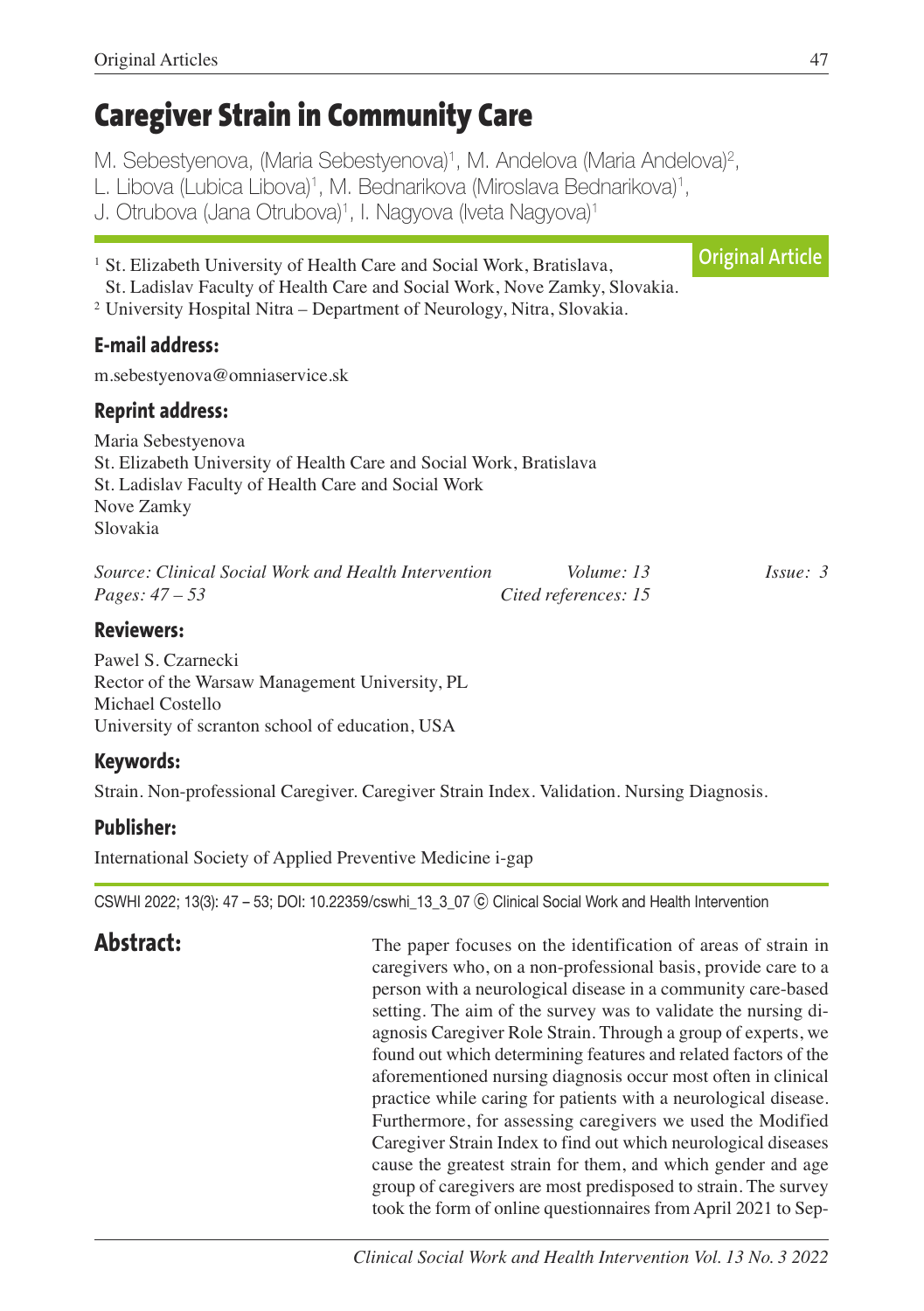tember 2021. Caregiver strain occurs most often in caregivers who care for neurological patients. By analyzing the data, we came to the conclusion that the experts in our survey identified fatigue as the most important determinant. The group of experts identified the most important related factor - inexperience in providing care. Due to the demanding position of the caregiver, it is important for care providers to correctly and quickly identify potential stressors, and thus relieve the caregivers from their difficult mission.

**Introduction**

The basis of providing care in the community is to maintain family well-being and, at the same time, support the ability of family members to take care of the care receiver. We can understand providing home care by non-professional caregivers as a long-term, permanent and stressful commitment (Bruhn, 2016). However, providing care in the home environment not only affects the person to whom the care is provided, but also greatly affects family members. The longer the patient is dependent on the help of others, the more difficult the situation is for the family. Probably the most burdensome aspect of being a caregiver is the feeling of responsibility towards the cared-for person which represents a strain in the spiritual, social, mental and physical realms. The caregiver is often unaware of their overload which can lead to them becoming exhausted and eventually falling ill (Kolegarova *et al.*, 2011, Kozuchova, *et al*. 2014, Pathak, 2020).

**Survey:** Caregiver strain in community care is an issue that receives little attention. Caregivers undergo major changes in their lives and they often give up their work, activities, interests in exchange for helping their loved ones. Therefore, it is very necessary to address this issue.

**Aim:** The aim of the survey was to identify the defining characteristics and related factors in the nursing diagnosis Caregiver Role Strain in caregivers who provide care at home on an unprofessional basis to a cared-for person with a neurological disease.

#### **Work methodology and research methods**

In order to obtain more reliable survey results, we decided to assess the caregiver through the Caregiver Strain Index. The assessment was carried out by expert nurses in the conditions of community care. To validate the nursing diagnosis we used quantitative methods to obtain the

necessary data. For data collection, we created a questionnaire-type evaluation tool which we distributed to nurses via online social networks. The questionnaire consisted of six parts.

We selected the survey sample deliberately. The sample consisted of 85 nurses working in Slovakia in home nursing agencies, day hospitals, social service facilities or other facilities where they encounter caregivers who provide home care for a person with a neurological disease. Data collection took place fromApril 2021 to September 2021. Questionnaires were distributed online through social networks to nurses working in home nursing agencies, day hospitals, social service facilities or other facilities where they meet with caregivers who provide care in the home environment to a person with a primarily neurological disease.

#### **Interpretation of results and discussion**

The aim of the survey was to use expert nurses to determine the level of caregivers'strain by identifying the most common defining characteristics and related factors of the nursing diagnosis Caregiver Role Strain. We set 5 sub-objectives.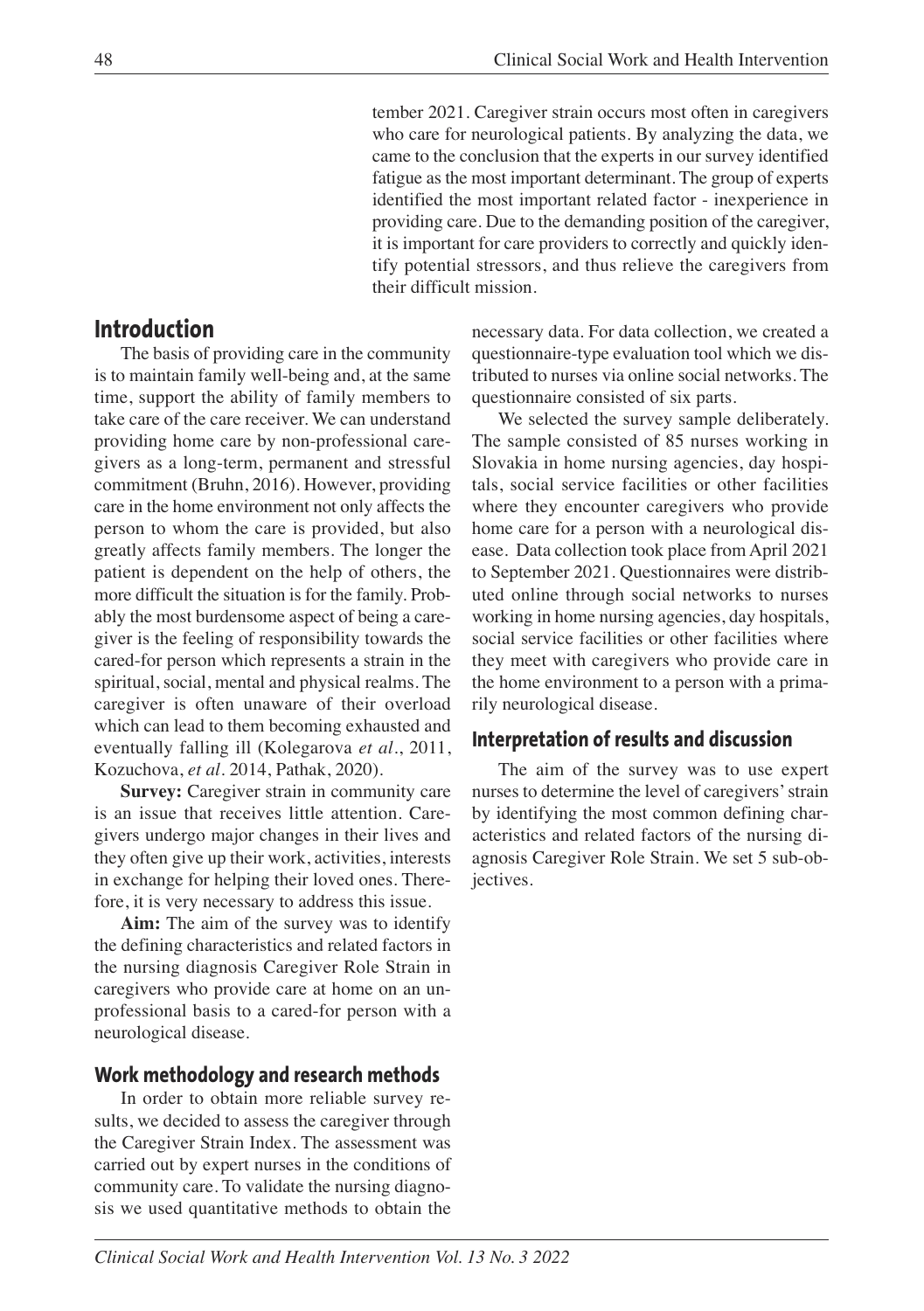**Sub-objective #1:** To find out which defining characteristics of the nursing diagnosis Caregiver Role Strain are the most common in clinical practice in the care of patients with neurological diseases.

| Main defining characteristics<br>according to weighted score (WS) |                                                          |                                                      |           |             |         |             |                              |
|-------------------------------------------------------------------|----------------------------------------------------------|------------------------------------------------------|-----------|-------------|---------|-------------|------------------------------|
|                                                                   |                                                          |                                                      |           |             |         |             |                              |
| 0,86                                                              | 0,85                                                     |                                                      | 0,88      |             |         |             | 0,84                         |
|                                                                   |                                                          |                                                      |           | 0,78        |         | 0,78        |                              |
|                                                                   |                                                          |                                                      |           |             |         |             |                              |
|                                                                   |                                                          |                                                      |           |             |         |             |                              |
|                                                                   |                                                          |                                                      |           |             |         |             |                              |
|                                                                   |                                                          |                                                      |           |             |         |             |                              |
|                                                                   |                                                          |                                                      |           |             |         |             |                              |
|                                                                   |                                                          |                                                      |           |             |         |             |                              |
|                                                                   |                                                          |                                                      |           |             |         |             |                              |
|                                                                   |                                                          |                                                      |           |             |         |             |                              |
|                                                                   |                                                          |                                                      | Headaches | GI problems | Fatigue | Nervousness | Change in leisure activities |
|                                                                   |                                                          |                                                      |           |             |         |             |                              |
|                                                                   |                                                          |                                                      |           |             |         |             |                              |
|                                                                   |                                                          |                                                      |           |             |         |             |                              |
|                                                                   |                                                          |                                                      |           |             |         |             |                              |
|                                                                   |                                                          |                                                      |           |             |         |             |                              |
|                                                                   |                                                          |                                                      |           |             |         |             |                              |
|                                                                   |                                                          |                                                      |           |             |         |             |                              |
|                                                                   |                                                          |                                                      |           |             |         |             |                              |
| Difficulty in completing the required tasks                       |                                                          | Concern for the care receiver's health in the future |           |             |         |             |                              |
|                                                                   |                                                          |                                                      |           |             |         |             |                              |
|                                                                   |                                                          |                                                      |           |             |         |             |                              |
|                                                                   | ear of one's own inability to provide care in the future |                                                      |           |             |         |             |                              |
|                                                                   |                                                          |                                                      |           |             |         |             |                              |

**Graph 1** Main defining characteristics of nursing diagnosis Caregiver Role Strain

In care providers with an identified diagnosis Caregiver Role Strain in the care of a patient with a neurological disease, there is a significant difference in the occurrence of individual defining characteristics. Fatigue is the most common defining characteristic which was reported by the highest number of respondents at 88.24% and the

group of experts assigned it the highest frequency of occurrence ( $WS = 0.96$ ). The group of experts assigned  $WS = 0.78$  to the two main defining characteristics - the GI problems and nervousness which is the lowest value among all the main defining characteristics.

We recorded the same results for the first subobjective as the results of the authors Slamkova, Polednikova & Pavelova (2020) in which Slovak and Czech experts identified fatigue as one of the main defining characteristics. We also observed the same results as in the research of the authors Tabakova, Zelenikova & Kolegarova (2011). In their research, authors present the results in which Slovak experts identified fatigue as one of the defining characteristics. We also find some agreement with the research of the Brazilian authors Monteiro *et al.* (2004), who state that the concern for the care receiver's health is one of the most common defining characteristics. Experts in our survey assigned to the defining characteristic mentioned above the second highest significance  $WS = 0.94$ .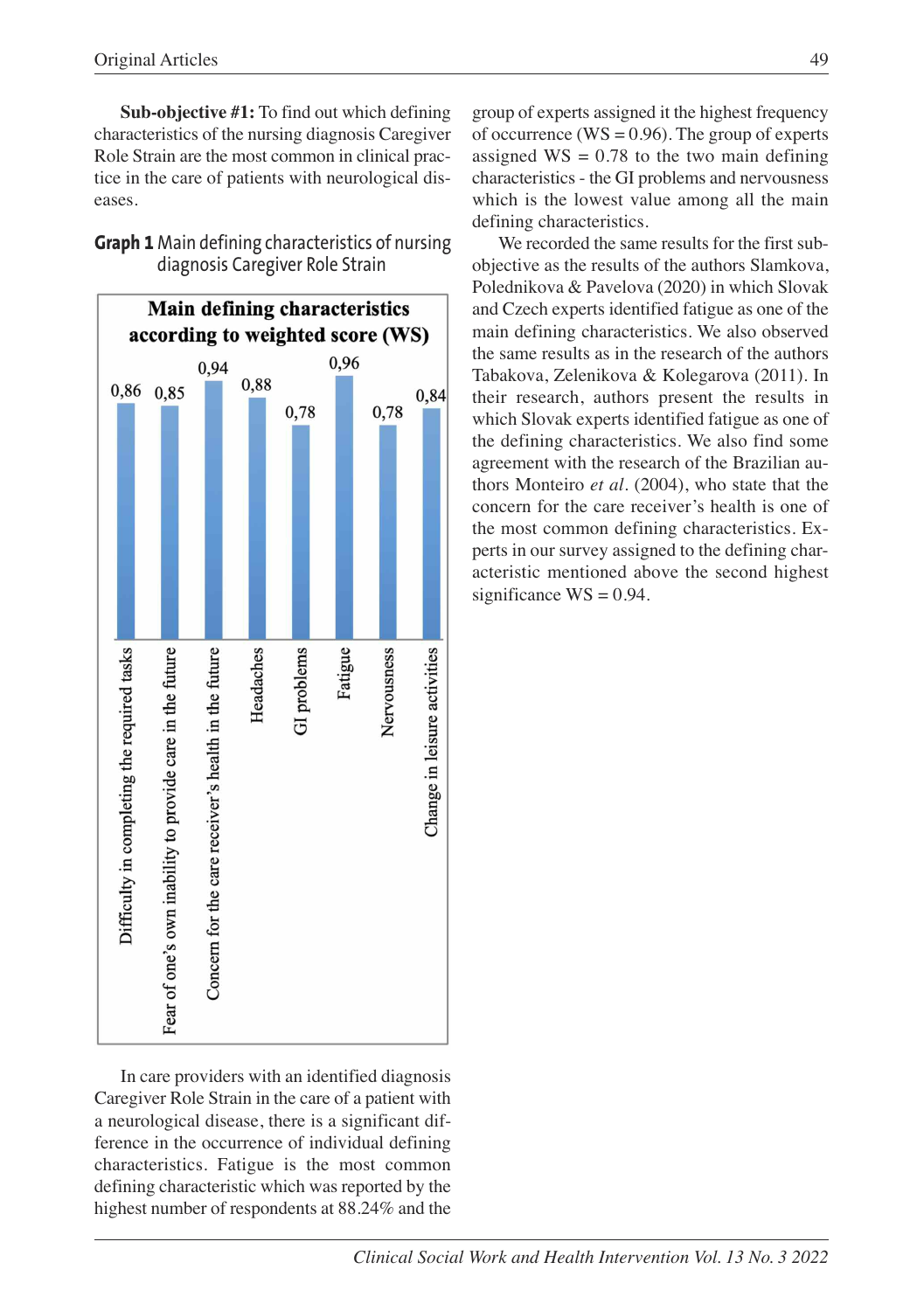**Sub-objective #2:** To find out which related factors of the nursing diagnosis Caregiver Role Strain are the most common in clinical practice in the care of patient with neurological diseases. The group of community nursing experts identified 9 out of 53 main factors. Using the Likert Scale, they assigned the highest frequency to the following main related factors: insufficient fulfillment of others' expectations; insufficient knowledge of community resources; lack of energy; lack of rest; lack of privacy; unrealistic selfexpectations; inexperience in providing care; 24 hour responsibility for care; need to provide care for a longer period of time.

### **Graph 2** Main related factors of the nursing diagnosis Caregiver Role Strain



We found through statistical analysis of the data that care providers with an identified nursing diagnosis Caregiver Role Strain while caring for patients with neurological diseases show a significant difference in the occurrence of individual related factors. Inexperience in providing care is the most common of all the related factors, which

was confirmed by the highest significance of 83.53% of respondents. At the same time, a group of experts assigned the second highest frequency of  $WS = 0.88$  to this related factor. The group of experts assigned the highest frequency of occurrence to the factor - providing care is needed for a longer period of time WS = 0.91. The lowest significance by a group of experts  $(WS = 0.76)$  was assigned to one of the main related factors - lack of privacy.

We can compare the results of the presented studies with the results of our most frequently related factors in the nursing diagnosis Caregiver Role Strain. With the findings of Reed *et al.* (2014) it is possible to compare the main related factors - lack of rest, lack of privacy and the need for care over a longer period of time. With the results of the study by Garlo *et al.* (2010) we can see agreement with related factors - inexperience in providing care and providing care is needed for a longer period of time. With the study by Bremault-Philips *et al.* (2016) it is possible to compare the related factor of inexperience in providing care. In the data resulting from the research of the authors Serfelova & Hladekova (2010) we can see the agreement with the related factor – providing care is needed for a longer period of time. We can therefore state that the results of our survey are partially or in some respects the same as the results of other authors.

*Clinical Social Work and Health Intervention Vol. 13 No. 3 2022*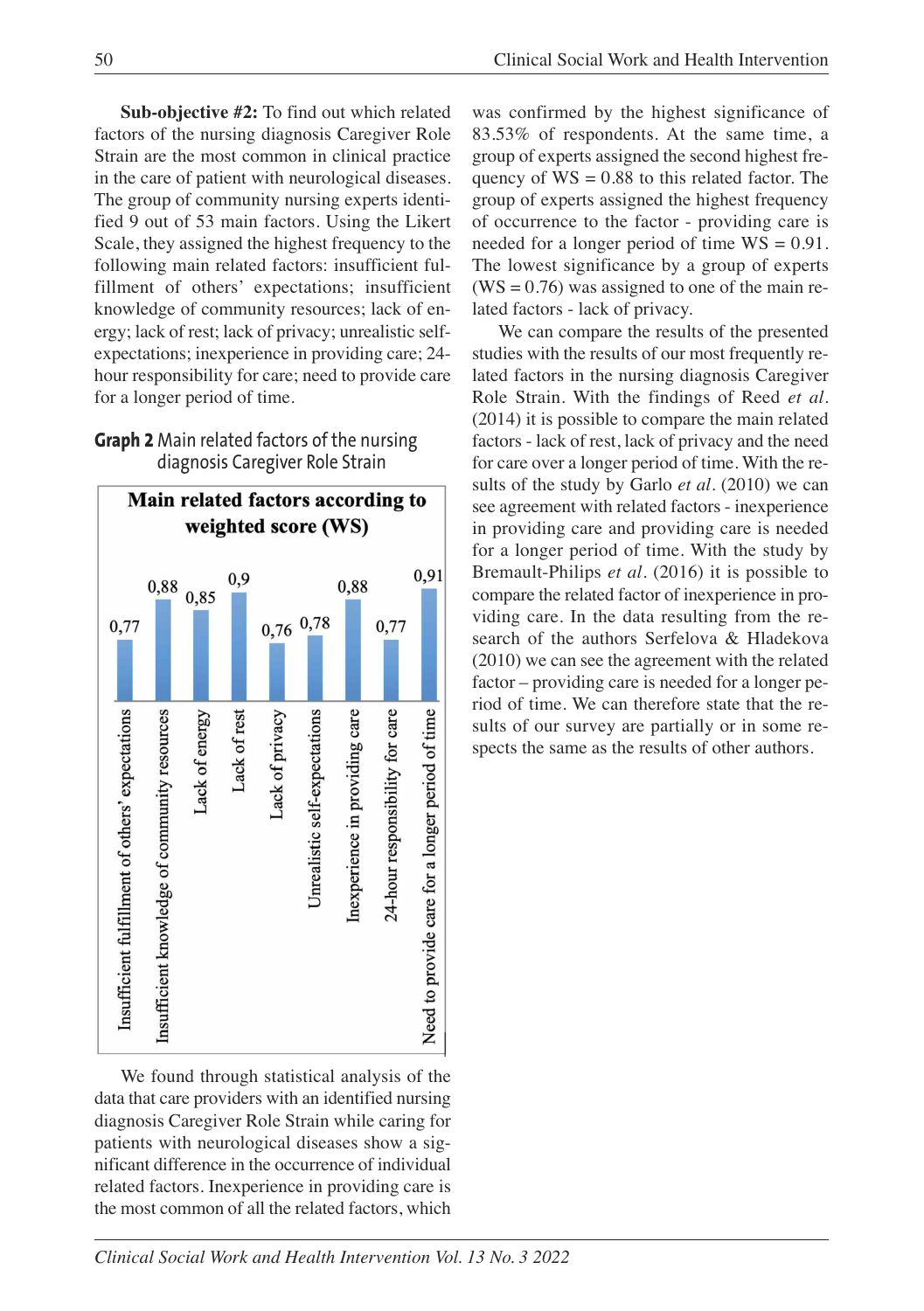**Sub-objective 3:** To find which neurological illness represents the biggest caregiver strain based on the caregiver's assessment through the Caregiver Strain Index. The group of experts assessed the caregivers according to the Modified Caregiver Strain Index. Through the assessment, they identified the neurological disease that represents the greatest caregiver strain in providing care.

#### **Graph 3** Neurological diseases according to the Caregiver Strain Index



From the results of the experts, we identified the specific neurological disease that strains the care provider the most. It shows that 29 (43%) caregivers of the 67 highly strained caregivers provided care to a cared-for person who suffered a stroke. The remaining 15 highly strained caregivers cared for a person with cerebral palsy; 14 caregivers for a person with Amyotrophic Lateral Sclerosis; 4 caregivers for a person with Multiple Sclerosis; 3 caregivers cared for a person with dementia; 2 for a person with Parkinson's disease.

However, we concluded from the statistical analysis that neurological disease is not a predisposition to greater strain. Differences in strain with respect to neurological disease expressed in number or percentage are not significant.

The results of the presented research and study partially agree with our results. A consensus can be seen in the study by Garlo *et al.* (2010), who claim that the caregiver strain should

be assessed regardless of the care receiver's diagnosis. Bremault-Philips *et al.* (2016) recommend educating caregivers providing care for people with dementia so that they can be better prepared for care in the future. Papastavrou *et al.* (2007) also state that caring for a person with Alzheimer's dementia put a heavy strain on more than half of the caregivers. However, our statistical survey showed that there is no significant dependence between the neurological disease and the level of strain. According to our survey the specific disease is not a predisposition to greater strain. We can only assume that the type of handicap, the degree of disability or dependency of the care receiver, or their age or polymorbidity, may be among the potential factors in the caregiver strain.

**Sub-objective 4:** To find out which gender has a greater predisposition to strain based on the caregiver assessment through the Caregiver Strain Index

#### **Graph 4** Gender of care providers according to the Caregiver Strain Index



The results of the assessment of care providers by a group of experts through the Caregiver Strain Index showed that out of 67 highly strained caregivers, 50 of them are female (75%). Of the total number of caregivers, 59% are highly strained women providing care. By analyzing the data, we found that the caregiver's gender is not a predisposition to their greater strain.

Based on the results of the assessment of care providers by a group of experts using the Caregiver Strain Index, we identified which gender of the care provider might be predisposed to strain. The obtained data showed that out of 67 highly strained caregivers, 50 of them are female (75%). Of the total number of caregivers, 59% are highly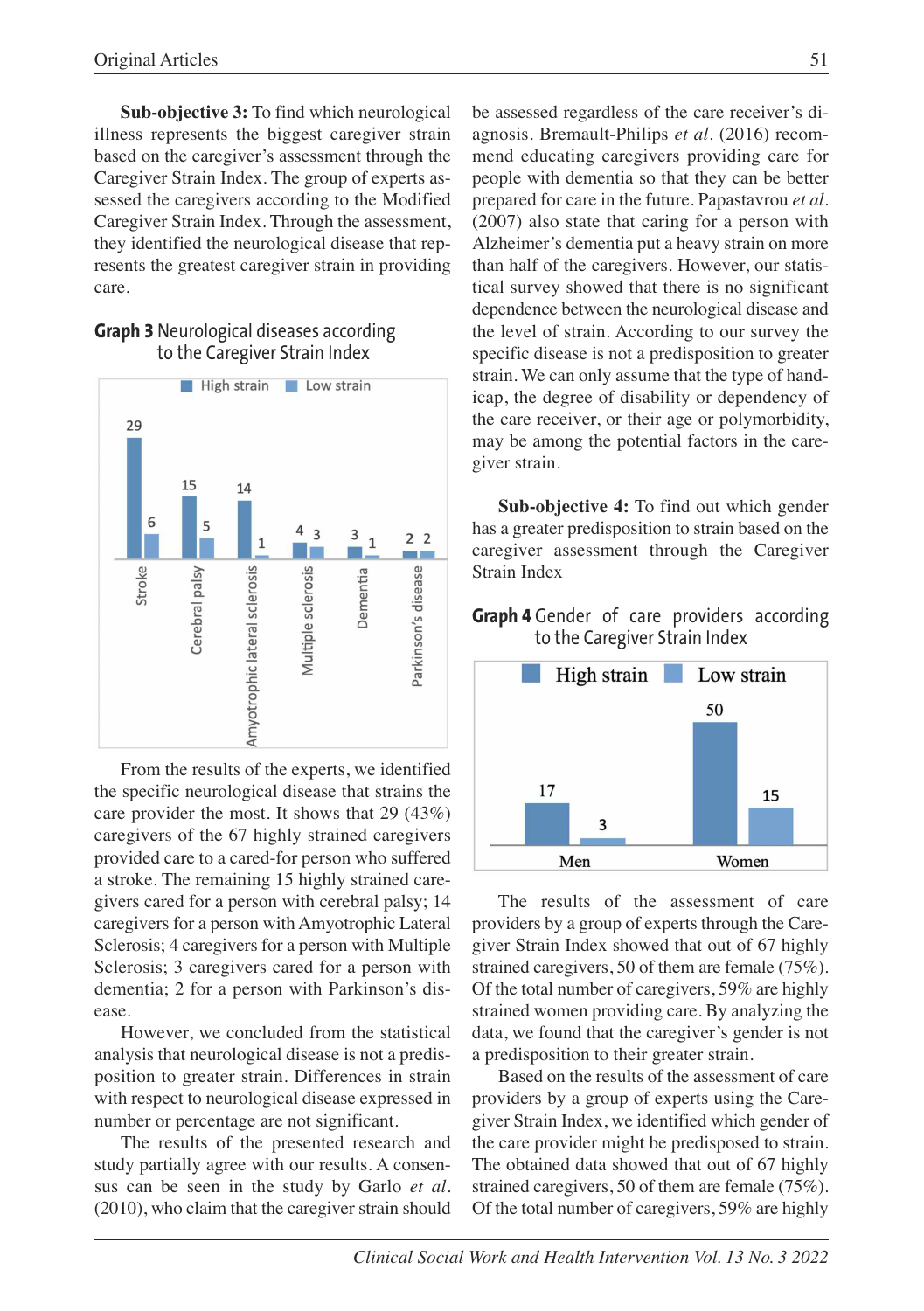strained female care providers. However, we found from a statistical analysis that there was no significant relationship between the Caregiver Strain Index and the gender of the caregiver. According to our survey, the gender of the caregiver is not a predisposition to a greater strain.

The results of the survey do not match the results of other authors who claim that the vast majority of caregivers are women. Some authors are of the opinion that the female gender is more strained in caring for the cared-for person. Our statistical analysis did not confirm this fact. We can state the agreement in the results of the study only with the author Hladekova (2010), whose survey results did not show significant differences in the degree of caregivers'strain with regard to their gender. At the same time, we agree with her view that the level of strain on women can be influenced by the division of tasks in the household.

**Sub-objective 5:** To find out which age group has a greater predisposition to strain based on the caregiver's assessment through the Caregiver Strain Index.

### **Graph 5** Age group of care providers according to the Caregiver Strain Index



The analysis showed that caregiver age is not a predisposition to their greater strain. According to the results of the experts, we have identified the age group which, based on the care provider's assessment through the Caregiver Strain Index may be a predisposition to the care provider's strain. Of the 67 highly strained caregivers 36 were care providers aged 41 - 50. This represents

54% of the total number of highly strained caregivers and 42% of the total number of caregivers. We found from a statistical analysis that there is no significant relationship between the Caregiver Strain Index and the age group. Therefore, based on the information obtained, we can assume that age is not a predisposition to greater strain. We noticed the agreement with the results of the authors'study of Tabakova & Vaclavikova (2008), but also with the author Glodzakova (2019), who are of the opinion that there is no statistical significance between the age of the care provider and their strain.

# **Conclusion**

At present, we can consider family members' help, or having care providers for a chronically ill person, practically as a necessity. Help for caregivers is therefore a high priority, and it is important for professional care providers to correctly and timely identify the potential strain, and thus relieve family caregivers from their difficult mission at least partially.

# **References**

- 1. ANDELOVA K (2021) *Caregiver Strain in Community Care.* Thesis. St. Elizabeth University of Health Care and Social Work, Bratislava. 2021. 79 p.
- 2. BREMAULT-PHILIPS S *et al.* (2016) The voices of family caregivers of seniors with chronic conditions: a window in to the irexperience using a qualitative design*.* In: *Springer plus*, 2016, May 14, vol. 5. [online]. USA, 2016. p. 1 – 11. [https://www.ncbi.nlm. nih.gov/pmc/articles/PMC4870523/.
- 3. BRUHN J G (2016) After Diagnosis: Family Caregiving with Hospice Patients. Flagstaff: *Springer International Publishing*. 2016. 54 s. ISBN 978-3-319-29801-6.
- 4. GARLO K *et al.* (2010) Caregiver Burden in Caregivers of Older Adults with Advanced Illness. In: *J Am Geriatr Soc.* [online]. USA, 2010. p. 1 – 17. https://www.ncbi.nlm.nih. gov/pmc/articles/PMC3058825/.
- 5. GLODZAKOVA P (2019) *The Load of Caregiver of Patient with Diagnosis of Alzheimer Disease* [Bachelor thesis]. Ruzomberok: FZ, 2019. p. 34.
- 6. HLADEKOVA B (2010) *The Burden of the Caregiver in Caring for the Chronically Ill*